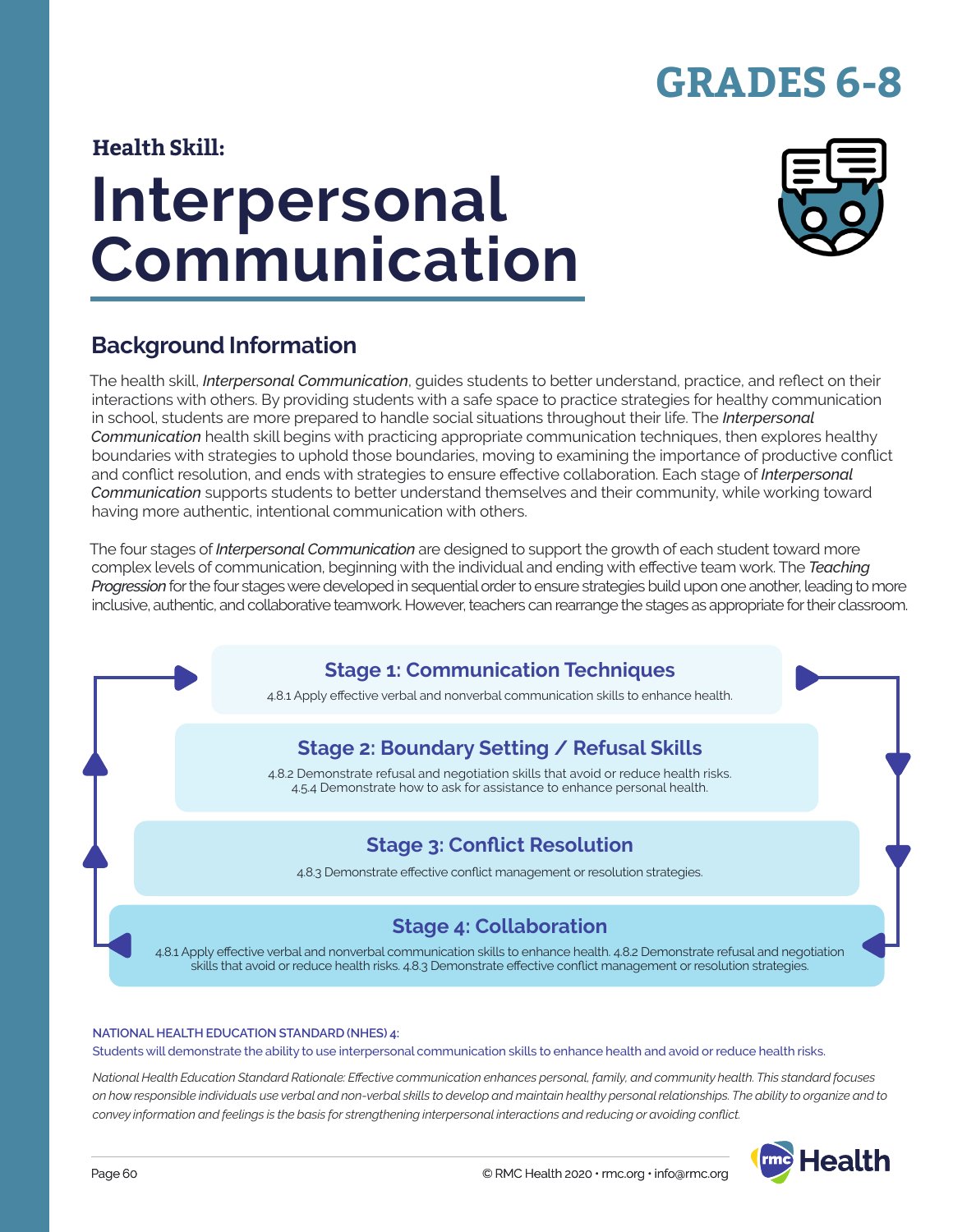

### **Grades 6-8 Framework**

In grades 6-8, students learn a variety of strategies to effectively communicate in a variety of modes. The graphic below outlines the strategies learned in each stage, beginning with *Stage 1: Communication Techniques* and ending with *Stage 4: Collaboration*. Teachers should use the strategies listed as a starting point and add strategies to meet the needs of their students.



#### **Notes on Grade Level Progression**

Activities, vocabulary, and language throughout the models are vertically aligned and build upon one another. If students require scaffolding refer to previous grade levels for additional ideas for activities and instruction that address gaps in student skills. For enrichment activities, look at higher grade levels in order to provide additional practice opportunities or for ideas on how to deepen understanding.

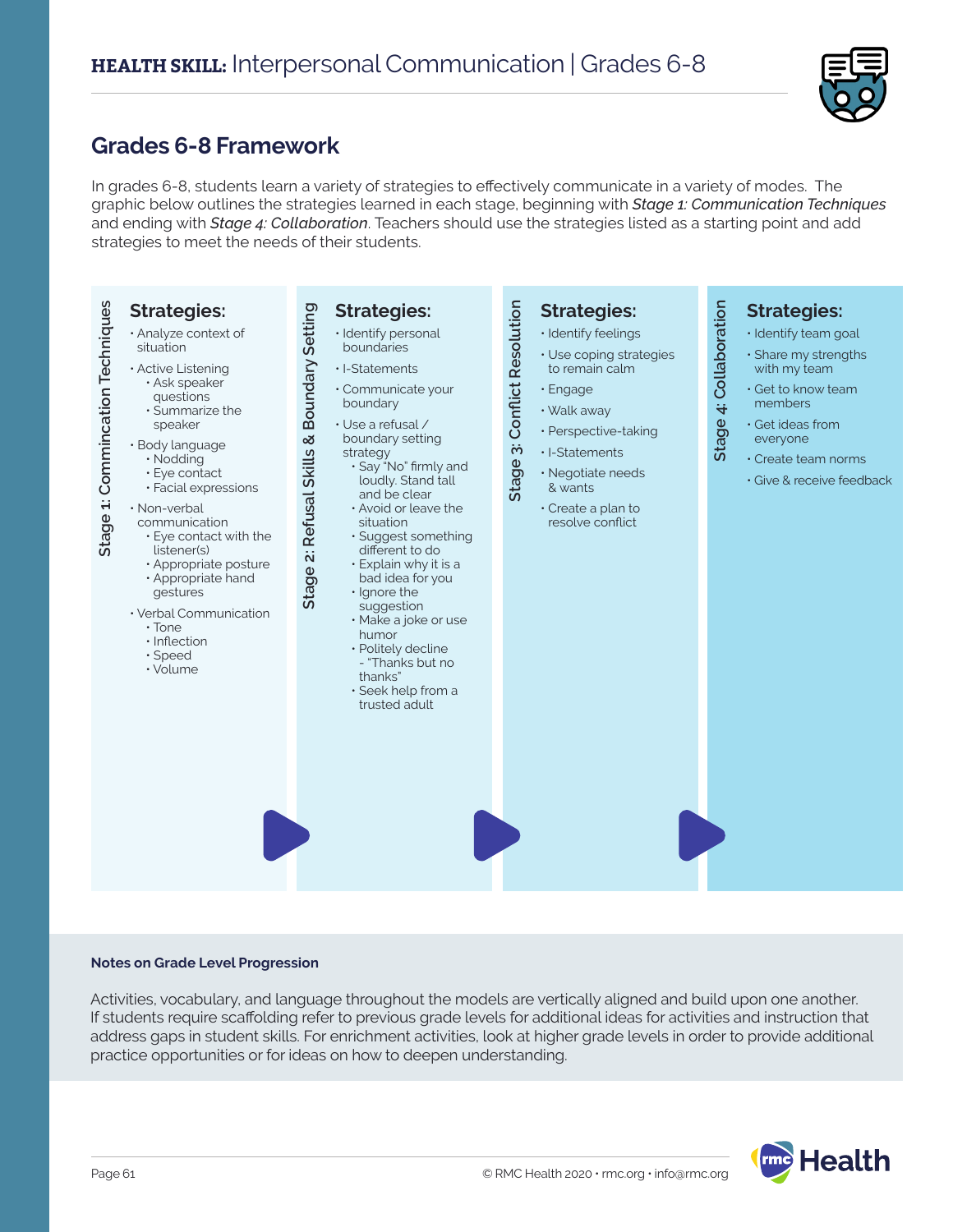

# **Stage 4: Collaboration**

People are often put into collaborative groups and need to be taught specific skills to have the most successful, effective teams. Effective collaboration skills can lead to more creative outcomes, increased content retention, higher self-esteem, and increased empathy. Also, students with effective collaboration skills are better prepared for future social situations and career opportunities. In *Stage 4: Collaboration*, students explore their personal contribution to teams, the impact of their actions, and specific skills to promote inclusion. Students also learn valuable strategies to hold teams accountable for quality work that accomplishes team goals. Throughout collaboration, students may get into conflict. Encourage students to use the conflict resolution strategies established in *Stage 2: Conflict Resolution* to address these conflicts and move forward to achieve team goals.



### **Grades 6-8 Framework**

In grades 6-8, students analyze effective collaboration skills by evaluating the role of the individual in team work and reflecting on what responsibilities each member contributes to the team. Students practice appropriate active listening skills and analyze the impact of body language in communication when working on a team. Students explore the importance of diverse perspectives, elements of creating and upholding team norms, the differences between "helping or hurting" the team, and the key structures necessary for a team to effectively work together.

Mastery of *Stage 4: Collaboration* for grades 6-8 means students are able to explain what makes a team successful, describe the impact of the individual on the team, contribute positively to a team, and clude everyone to ensure everyone's ideas are heard.

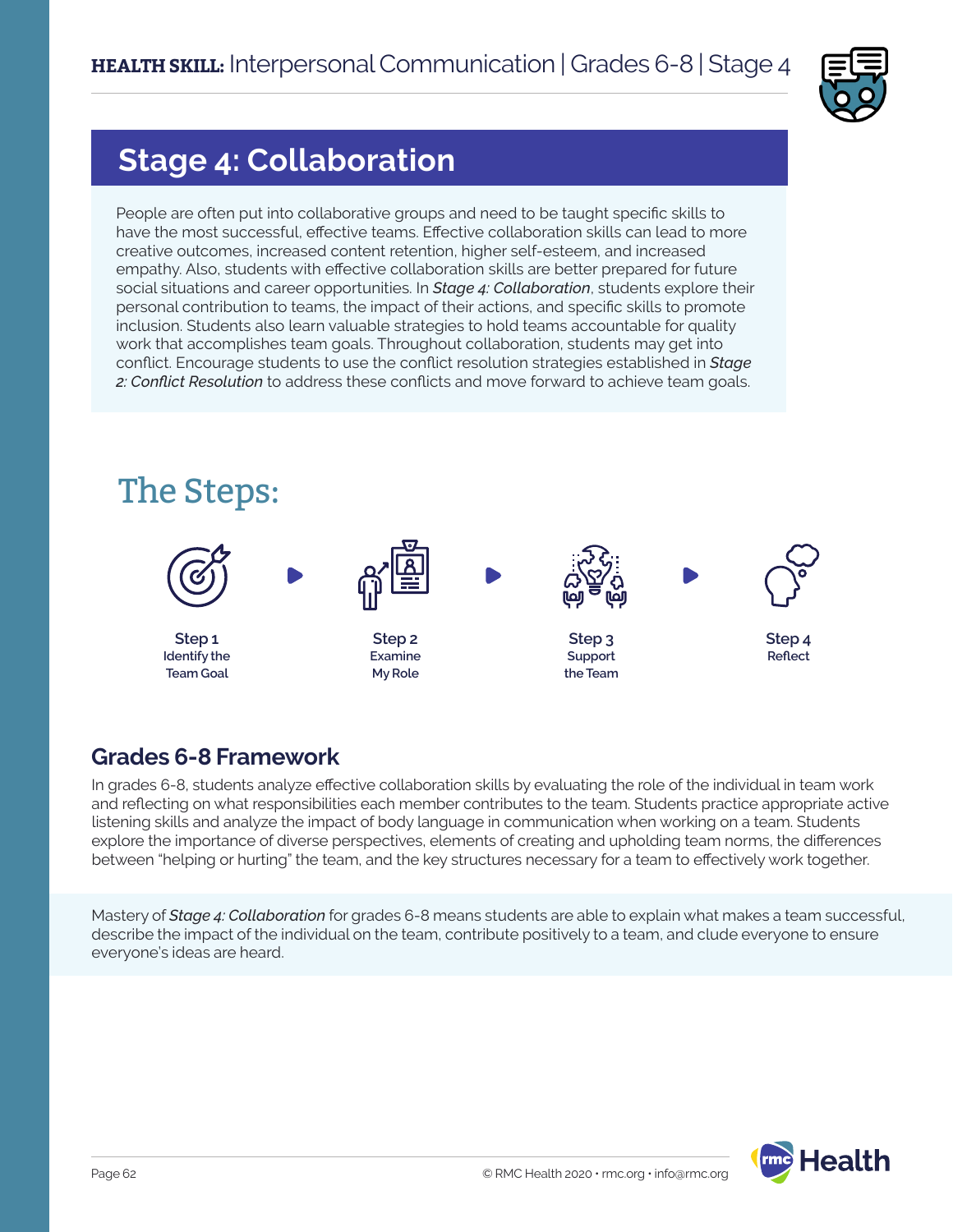

# **Stage 4: Collaboration**

# The Steps:



### **Step 1: Identify the Team Goal**

**Step Overview:** Identifying the goal of a team is the first step in building effective, successful teams. Without a goal driving the team, the team can easily become off task or confused. Students in Step 1 begin to examine the importance of collaboration and learn the necessary skills of naming their team's goal for a given task. Students demonstrate their ability to set a goal for their team that is specific, measurable and timely. This step allows students to start their team tasks with focus and common understanding.

#### **Sub Skill(s):**

- Define collaboration
- Identify the goal



### **Step 2: Examine My Role**

**Step Overview:** When working on a team, it is important to understand individual responsibilities, so that we are able to contribute to a team to ensure goals are met. Students need to better understand the impact of the individual to be a better member in their team. In this step, students

should spend time identifying their job on a team, such as time keeper, note taker, leader, etc. Students should practice identiying their roles on a team through a collaborative group task where they work with their team to be supportive and responsible.

#### **Sub Skill(s):**

- Name attributes of a positive team member
- Know my strengths
- Know my job

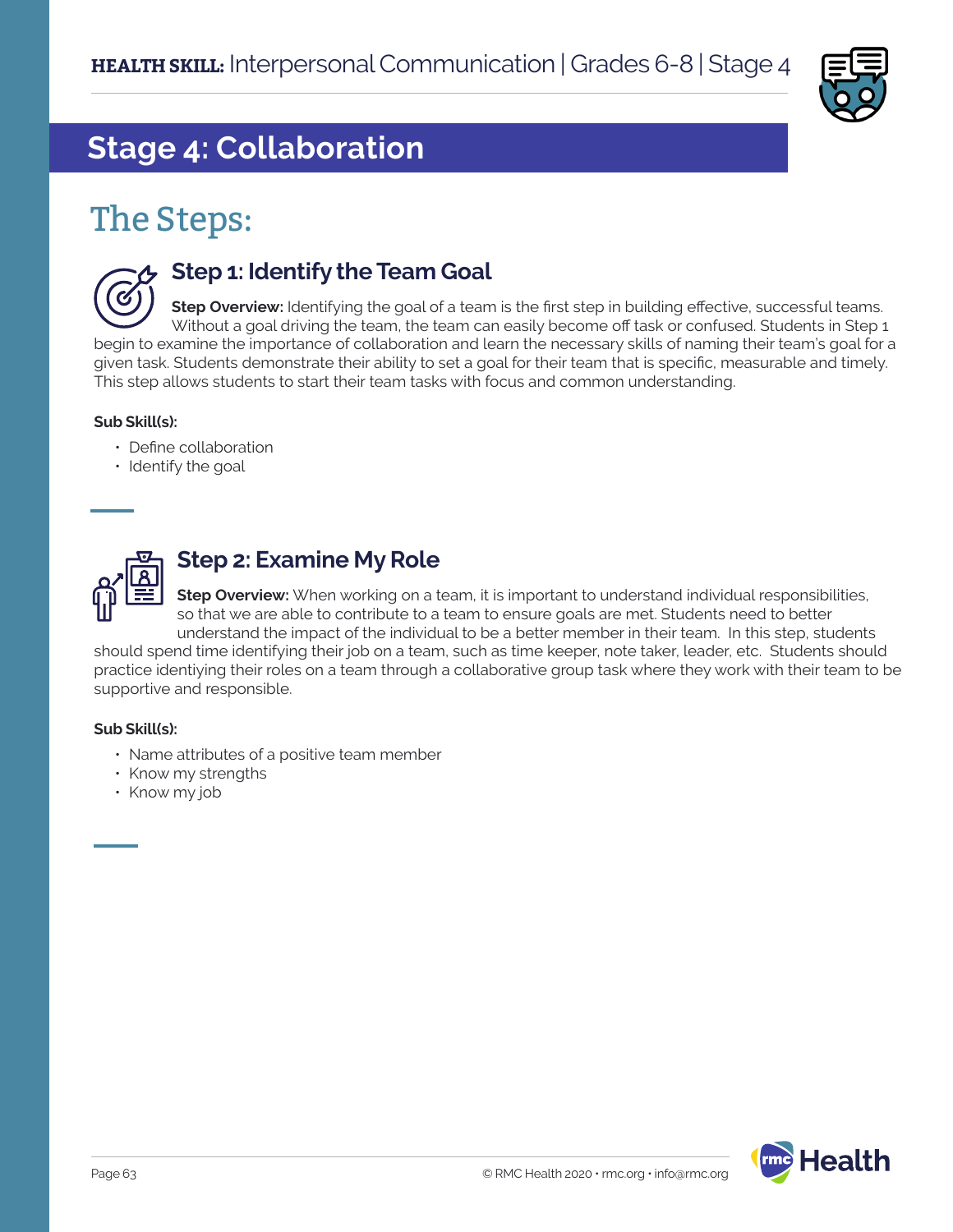



## **Step 3: Support the Team**

**Step Overview:** In Step 3, students shift from thinking about their personal contributions and transition to thinking about how all members of the team must work together. Once individuals understand their specific role on a team, it is everyone's job to make sure everyone is working together to reach the team's goals. In this step, students work to include all members of the team by using specific strategies, such as getting to know members of the team, hearing ideas from everyone, and creating team norms. Finally, students should practice giving and receiving feedback since feedback helps all members of the team improve and work towards the best outcomes.

### **Sub Skill(s):**

- Understand impact of individuals on the team
- Define inclusion
- Get to know team members
- Get ideas from everyone
- Create team norms
- Give and receive feedback



### **Step 4: Reflect**

**Step Overview:** Learning to reflect takes practice and intention. After working in a team, it is important to take time after the task is completed to ask important questions about the team's ability to complete the goal created at the beginning of the collaboration process. Each person should reflect about their personal contribution, their strengths, and their areas of growth. The final step of collaboration allows for students to reflect on their experience and success. Students use this reflection to improve team work in the future to create more successful teams. Building time for students to reflect is crucial in developing metacognition, which supports health skills, *Self-Management and Advocacy for Self & Others.* 

#### **Reflection Question(s):**

- Did the team achieve our goal? Why or why not?
- Did the team include everyone? Why or why not?
- Did I fulfill my responsibilities? Why or why not?
- Did our team experience any conflict? If so, how did we work through this conflict?
- What is something our team was really good at doing?
- What is something our team needs to improve?